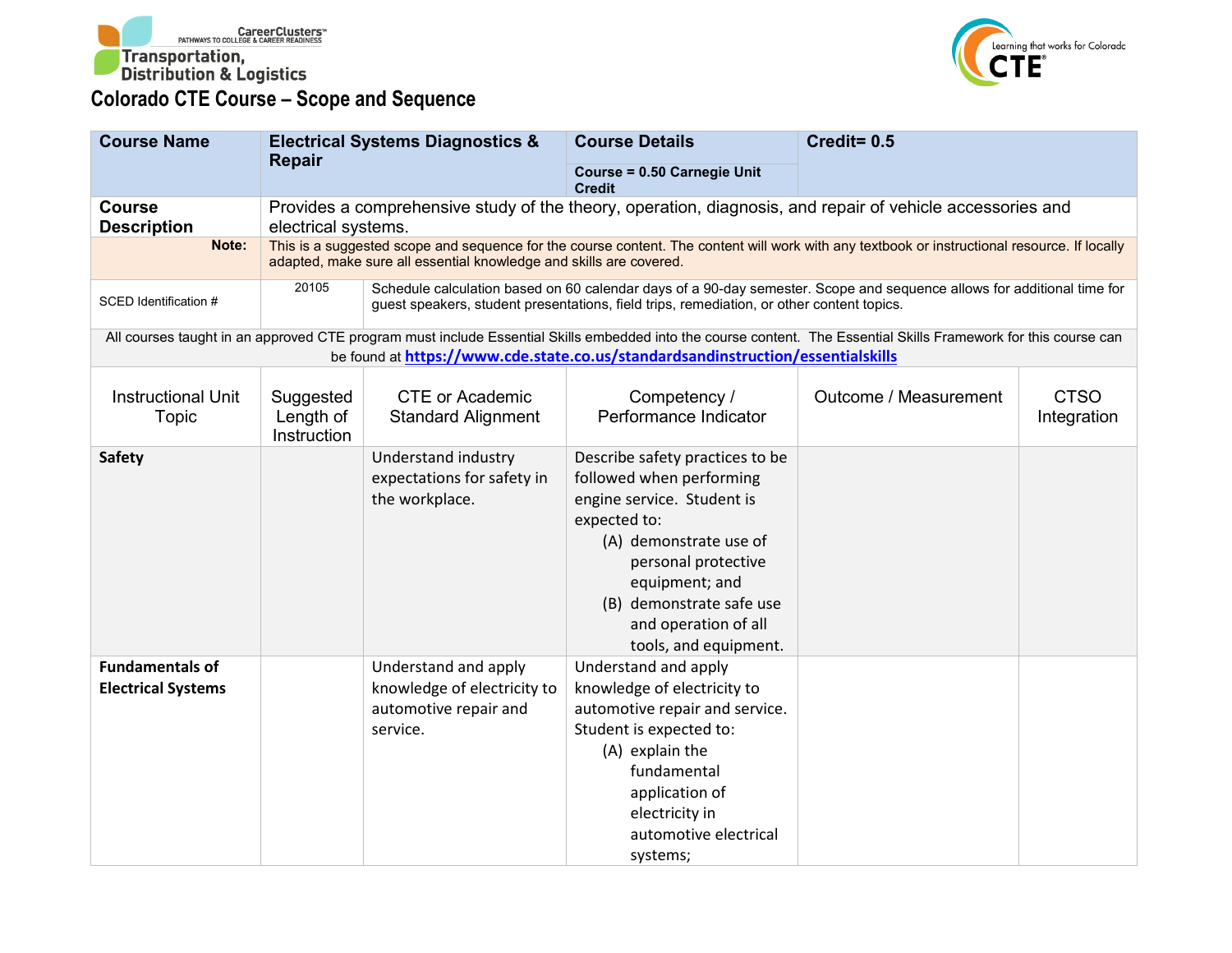



|                  |                                                                            | (B) explain Ohm's Law<br>and its calculations<br>(C) identify conductors<br>and insulators in<br>automotive electrical<br>systems;<br>(D) identify current flow<br>in automotive<br>electrical systems;<br>(E) identify sources of<br>electricity in<br>automobiles and<br>trucks; and<br>(F) read automotive<br>electrical circuit<br>diagrams.                                                                                                                                                |  |
|------------------|----------------------------------------------------------------------------|-------------------------------------------------------------------------------------------------------------------------------------------------------------------------------------------------------------------------------------------------------------------------------------------------------------------------------------------------------------------------------------------------------------------------------------------------------------------------------------------------|--|
| <b>Batteries</b> | Understand how batteries<br>operate and are used in<br>automotive systems. | Understand how batteries are<br>used in automotive systems.<br>Student is expected to:<br>(A) explain battery<br>operating principals;<br>(B) explain battery<br>capacity;<br>(C) explain electronic<br>memory functions;<br>(D) explain the safety<br>precautions for high-<br>voltage circuits;<br>(E) explain how a hybrid<br>vehicle battery is<br>serviced;<br>(F) perform battery state<br>of charge testing; and<br>(G) explain battery<br>maintenance and<br>replacement<br>procedures. |  |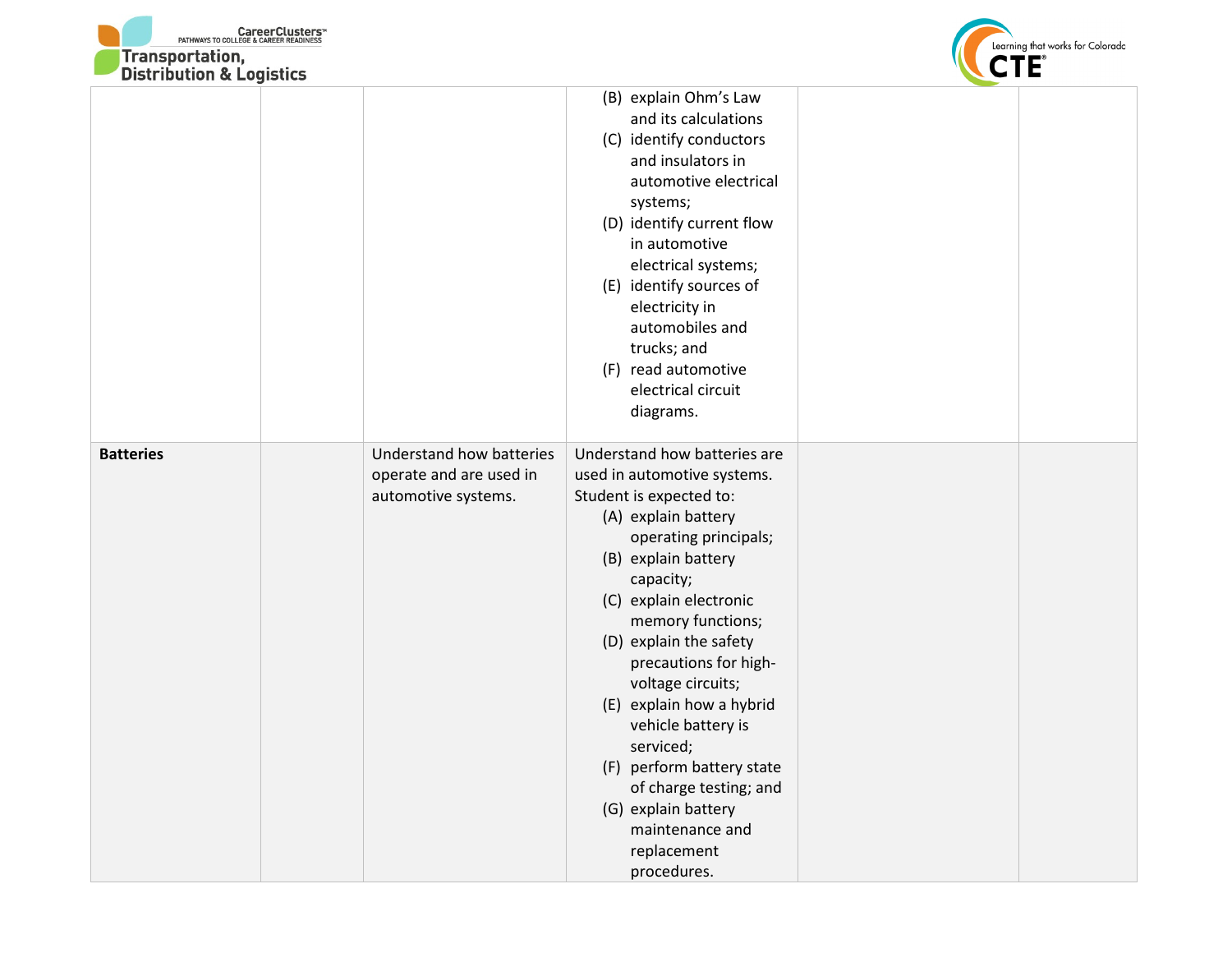



| <b>Diagnosis and Repair</b><br>of Electrical Circuits | Apply knowledge of<br>electrical theory, electrical<br>components and testing<br>equipment to service and<br>repair automotive<br>electrical circuits and<br>systems. | Diagnosis and repair electrical<br>circuits and automotive<br>electrical systems. Student is<br>expected to:<br>(A) use digital<br>multimeters to test<br>electrical systems and<br>their components;<br>(B) explain voltage drop<br>and perform voltage<br>drop tests<br>(C) explain and perform<br>current tests<br>(D) explain and perform<br>resistance tests;<br>(E) explain and perform<br>output tests;<br>(F) explain how<br>generators/alternators<br>function;<br>(G) identify issues related<br>to charging of a<br>system;<br>(H) differentiate between<br>slow-crank and no-<br>crank conditions; and<br>identify issues related<br>to starter relays and<br>solenoids. | 1. Use wiring diagrams<br>during the diagnosis and<br>troubleshooting of<br>electrical/electronic circuit<br>problems.<br>2. Diagnose the cause(s) of<br>excessive key-off battery<br>drain including parasitic<br>draw; determine needed<br>action.<br>3. Perform starter current<br>draw test; determine<br>necessary action.<br>4. Perform starter circuit<br>voltage drop tests;<br>determine necessary action.<br>5. Inspect and test starter<br>relays and solenoids;<br>determine necessary action.<br>6. Remove and install<br>starter in a vehicle.<br>7. Inspect and test<br>switches, connectors, and<br>wires of starter control<br>circuits; determine necessary<br>action.<br>8. Explain the operation of<br>an automatic idle-stop/start-<br>stop system.<br>9. Differentiate between<br>electrical and engine<br>mechanical problems that<br>cause a slow-crank or a no- |  |
|-------------------------------------------------------|-----------------------------------------------------------------------------------------------------------------------------------------------------------------------|--------------------------------------------------------------------------------------------------------------------------------------------------------------------------------------------------------------------------------------------------------------------------------------------------------------------------------------------------------------------------------------------------------------------------------------------------------------------------------------------------------------------------------------------------------------------------------------------------------------------------------------------------------------------------------------|------------------------------------------------------------------------------------------------------------------------------------------------------------------------------------------------------------------------------------------------------------------------------------------------------------------------------------------------------------------------------------------------------------------------------------------------------------------------------------------------------------------------------------------------------------------------------------------------------------------------------------------------------------------------------------------------------------------------------------------------------------------------------------------------------------------------------------------------------------------------------------------|--|
|                                                       |                                                                                                                                                                       |                                                                                                                                                                                                                                                                                                                                                                                                                                                                                                                                                                                                                                                                                      |                                                                                                                                                                                                                                                                                                                                                                                                                                                                                                                                                                                                                                                                                                                                                                                                                                                                                          |  |
|                                                       |                                                                                                                                                                       |                                                                                                                                                                                                                                                                                                                                                                                                                                                                                                                                                                                                                                                                                      | crank condition.                                                                                                                                                                                                                                                                                                                                                                                                                                                                                                                                                                                                                                                                                                                                                                                                                                                                         |  |
|                                                       |                                                                                                                                                                       |                                                                                                                                                                                                                                                                                                                                                                                                                                                                                                                                                                                                                                                                                      | 10. Perform charging                                                                                                                                                                                                                                                                                                                                                                                                                                                                                                                                                                                                                                                                                                                                                                                                                                                                     |  |
|                                                       |                                                                                                                                                                       |                                                                                                                                                                                                                                                                                                                                                                                                                                                                                                                                                                                                                                                                                      | system output test;                                                                                                                                                                                                                                                                                                                                                                                                                                                                                                                                                                                                                                                                                                                                                                                                                                                                      |  |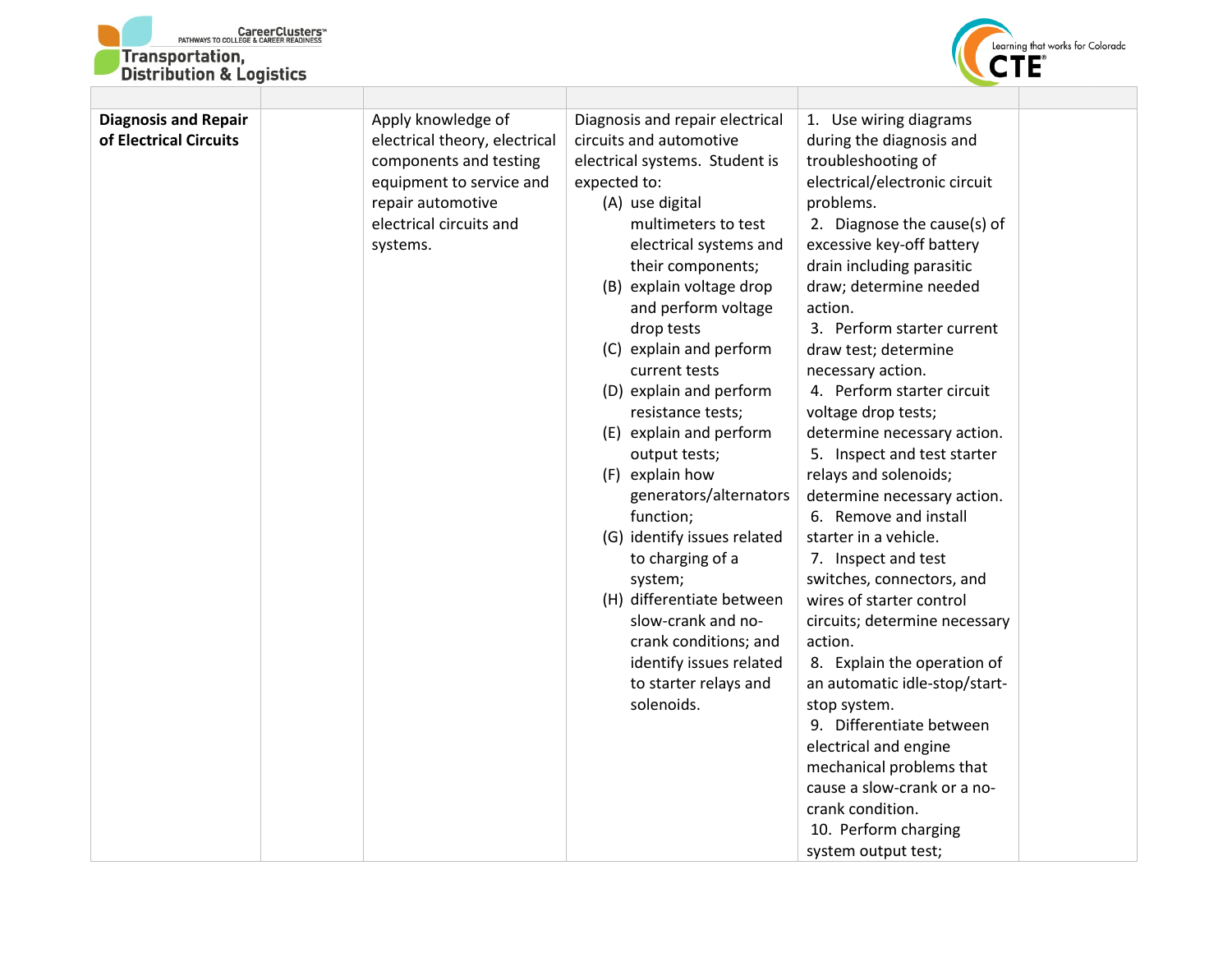



| <b>DISTRIBUTION &amp; LOGISTICS</b>               |                                                                                                                                                                                                                                                                                                                                                                                                                                                                                                                                                                                                                                                                                                                                                                                                                                                     |
|---------------------------------------------------|-----------------------------------------------------------------------------------------------------------------------------------------------------------------------------------------------------------------------------------------------------------------------------------------------------------------------------------------------------------------------------------------------------------------------------------------------------------------------------------------------------------------------------------------------------------------------------------------------------------------------------------------------------------------------------------------------------------------------------------------------------------------------------------------------------------------------------------------------------|
|                                                   | determine necessary<br>action.<br>11. Inspect, adjust, and/or<br>replace generator/alternator<br>drive belts; check pulleys and<br>tensioners for wear; check<br>pulley and belt alignment.<br>12. Remove, inspect,<br>and/or replace<br>generator/alternator.<br>13. Perform charging circuit<br>voltage drop tests;<br>determine necessary action.<br>14. Diagnose and<br>troubleshoot charging<br>system for causes of<br>undercharge, no-charge, or<br>overcharge conditions.                                                                                                                                                                                                                                                                                                                                                                   |
| <b>Troubleshoot vehicle</b><br>electrical systems | Apply knowledge of electrical<br><b>Troubleshooting Lighting</b><br>systems and circuits to<br><b>Systems Repair:</b><br>troubleshoot and repair<br>1. Inspect interior and<br>vehicle electrical issues:<br>exterior lamps and<br>sockets including<br>(A) identify and repair<br>headlights and<br>issues related to<br>auxiliary lights<br>vehicle lighting<br>including fog<br>lights/driving lights;<br>systems;<br>(B) identify and repair<br>replace as needed.<br>issues related to<br>2. Aim headlights.<br>Diagnose and<br>supplemental restraint<br>3.<br>troubleshoot the<br>systems (SRS);<br>(C) identify and repair<br>causes of brighter-<br>issues related to<br>than-normal,<br>windshield wipers;<br>intermittent, dim, or<br>(D) identify and repair<br>no light operation;<br>determine needed<br>issues related to<br>action. |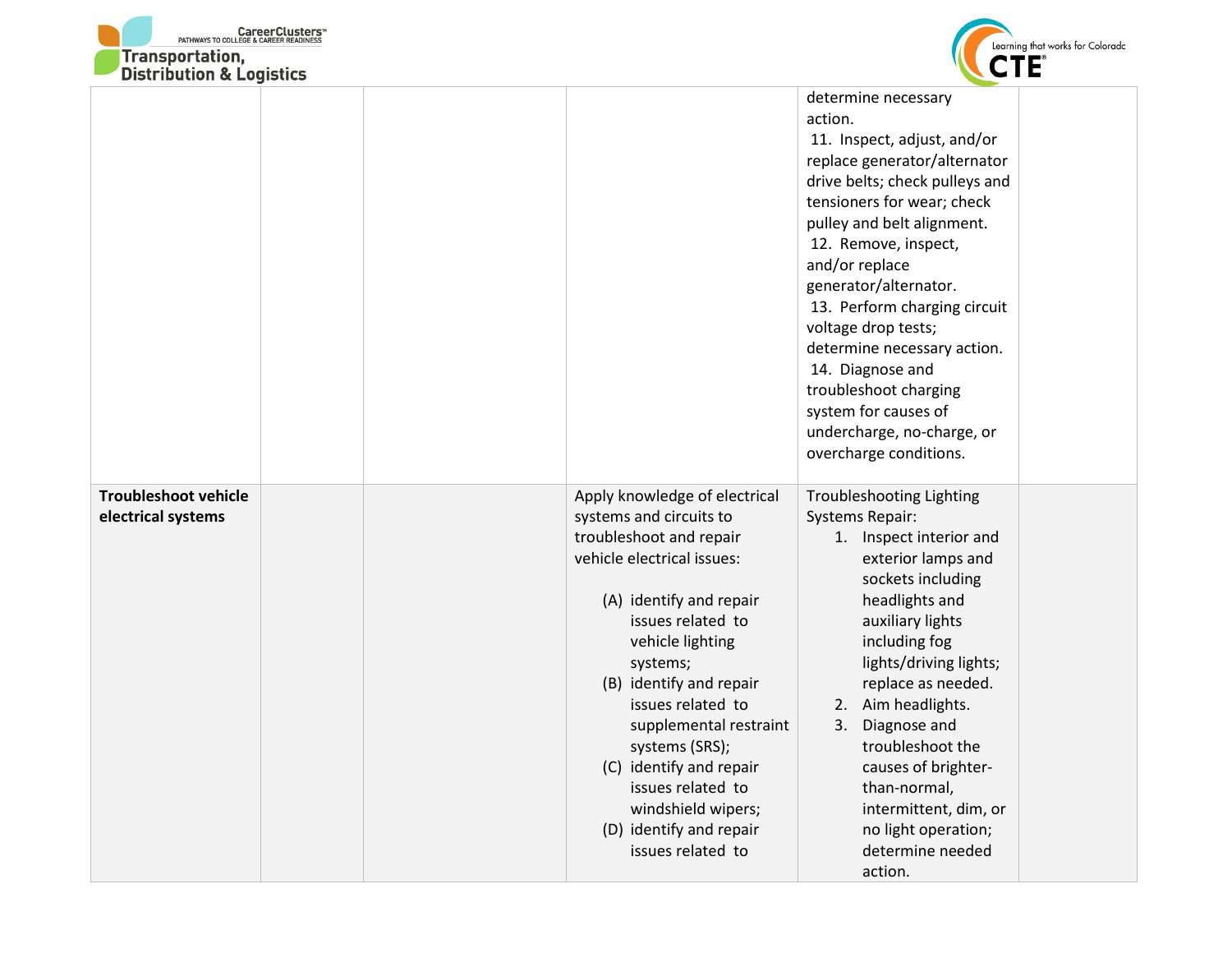



| <b>DISTRIBUTION &amp; LUGISTICS</b> |                                                                                                    | ÷                                                                                                                                                                                                                                                                                                                                                                                                                                                                          |
|-------------------------------------|----------------------------------------------------------------------------------------------------|----------------------------------------------------------------------------------------------------------------------------------------------------------------------------------------------------------------------------------------------------------------------------------------------------------------------------------------------------------------------------------------------------------------------------------------------------------------------------|
|                                     | driver warning<br>systems;<br>(E) identify and repair<br>issues related to<br>vehicle accessories. | 4. Identify system<br>voltage and safety<br>precautions<br>associated with high-<br>intensity discharge<br>headlights.<br>Verify operation of<br>instrument panel gauges and<br>warning/indicator lights;<br>reset maintenance<br>indicators.<br>Disable and enable<br>Supplemental Restraint<br>System (SRS); verify indicator<br>lamp operation.<br>Other:<br>Describe the operation of<br>keyless entry/remote-start<br>systems.<br>Remove and reinstall door<br>panel. |
|                                     |                                                                                                    |                                                                                                                                                                                                                                                                                                                                                                                                                                                                            |
|                                     |                                                                                                    |                                                                                                                                                                                                                                                                                                                                                                                                                                                                            |
|                                     |                                                                                                    |                                                                                                                                                                                                                                                                                                                                                                                                                                                                            |
|                                     |                                                                                                    |                                                                                                                                                                                                                                                                                                                                                                                                                                                                            |
|                                     |                                                                                                    |                                                                                                                                                                                                                                                                                                                                                                                                                                                                            |
|                                     |                                                                                                    |                                                                                                                                                                                                                                                                                                                                                                                                                                                                            |
|                                     |                                                                                                    |                                                                                                                                                                                                                                                                                                                                                                                                                                                                            |
|                                     |                                                                                                    |                                                                                                                                                                                                                                                                                                                                                                                                                                                                            |
|                                     |                                                                                                    |                                                                                                                                                                                                                                                                                                                                                                                                                                                                            |